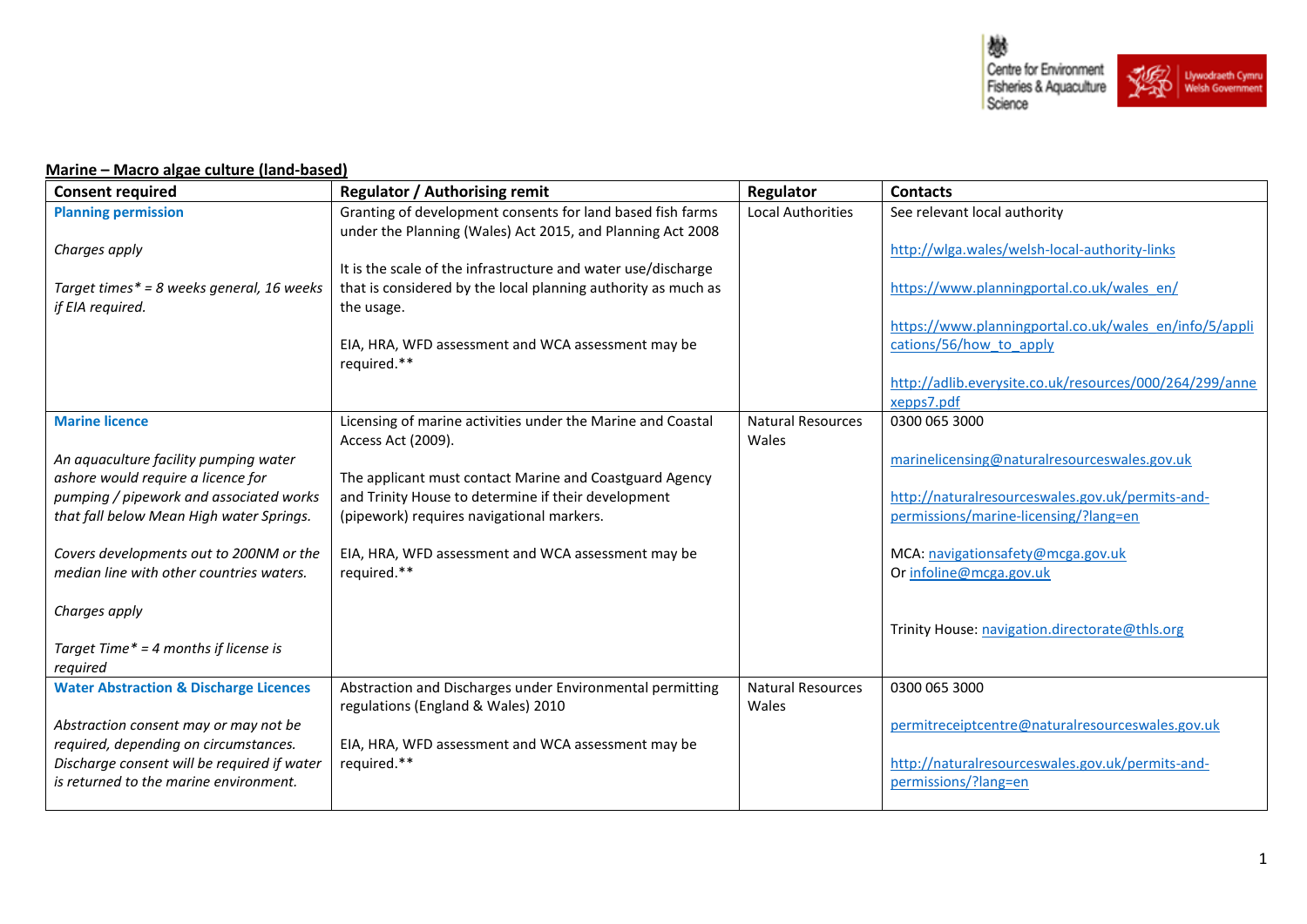戀 Centre for Environment Fisheries & Aquaculture Science



| Charges apply                               |                                                              |                      |                                                       |
|---------------------------------------------|--------------------------------------------------------------|----------------------|-------------------------------------------------------|
| Target time* = for full application up to 3 |                                                              |                      |                                                       |
| months due to changes to exempt uses        |                                                              |                      |                                                       |
| and amounts from Jan 2018.                  |                                                              |                      |                                                       |
| Permitting farming of alien species.        | Permitting under the Alien and Locally Absent Species in     | <b>Fish Health</b>   | 01305 206700                                          |
|                                             | Aquaculture (England & Wales) Regulations 2011.              | Inspectorate (FHI)   |                                                       |
| (FHI provide advice and carryout            |                                                              |                      | fhi@cefas.co.uk                                       |
| inspection to ensure that the facility can  | FHI are a regulatory body under the nature conservation      |                      |                                                       |
| be classed as fully enclosed and be exempt  | directives, HRA may be required, but unlikely for a fully    |                      | https://www.gov.uk/introduce-or-keep-non-native-fish- |
| from permitting under ASR)                  | enclosed system                                              |                      | and-shellfish                                         |
|                                             |                                                              |                      |                                                       |
| No charges                                  |                                                              |                      |                                                       |
| (If a system is deemed not to be fully      |                                                              |                      |                                                       |
| enclosed and a Risk Assessment is required  |                                                              |                      |                                                       |
| then can costs fall to the applicant and    |                                                              |                      |                                                       |
| can be significant)                         |                                                              |                      |                                                       |
|                                             |                                                              |                      |                                                       |
| Target time* = 15 to 90 days                |                                                              |                      |                                                       |
| <b>Plant Health</b>                         | Horticultural Marketing Inspectorate (HMI) require importers | The Plant Health     | https://www.gov.uk/plant-health-controls              |
|                                             | to be registered to use PEACH (procedure for electronic      | and Seeds            |                                                       |
| Commercial operators must be registered     | application for certificates from the HMI).                  | Inspectorate (PHSI), | http://ehmipeach.defra.gov.uk/                        |
| with their local Plant Health Inspectorate  |                                                              | are part of the      |                                                       |
| <b>Office</b>                               | Commercial operations are required to be registered with     | Animal and Plant     | https://www.gov.uk/government/organisations/animal-   |
|                                             | their local Plant Health Inspectorate Office.                | <b>Health Agency</b> | and-plant-health-agency/about/access-and-opening      |
| Importers have to be registered with        |                                                              | (APHA).              |                                                       |
| Horticultural Marketing Inspectorate        |                                                              |                      |                                                       |
| (HMI)                                       |                                                              | Horticultural        |                                                       |
|                                             |                                                              | Marketing            |                                                       |
| Charges can apply for import and export     |                                                              | Inspectorate (HMI)   |                                                       |
| inspections.                                |                                                              |                      |                                                       |
|                                             |                                                              |                      |                                                       |

\*Target times are indicative and may take longer if there are complicated considerations

\*\* EIA = Environmental impact assessment, HRA = Habitats risk assessment, WFD = Water framework directive assessment, WCA = Wildlife and countryside act assessment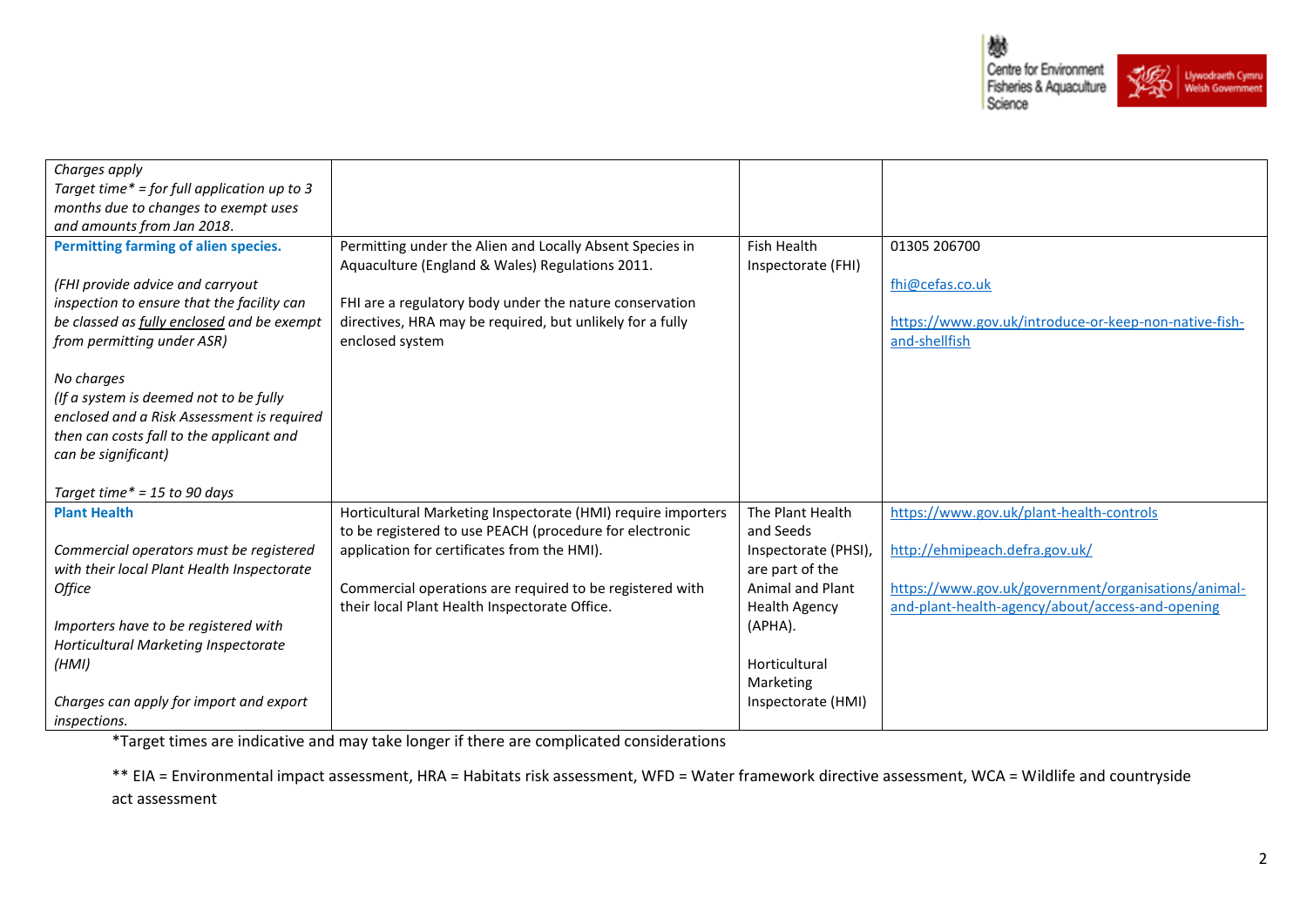

| <b>Assessment type</b>                | Legislation                                                                                                                                                                                                                                                                                                                                                                                                                                                                                                                                                                                                                                                                                                                                                                                                               | Competent<br>authority *                                            | <b>Contact details</b>                                                                                                                                                                                                                                                                                                                                                                                                                                                             |
|---------------------------------------|---------------------------------------------------------------------------------------------------------------------------------------------------------------------------------------------------------------------------------------------------------------------------------------------------------------------------------------------------------------------------------------------------------------------------------------------------------------------------------------------------------------------------------------------------------------------------------------------------------------------------------------------------------------------------------------------------------------------------------------------------------------------------------------------------------------------------|---------------------------------------------------------------------|------------------------------------------------------------------------------------------------------------------------------------------------------------------------------------------------------------------------------------------------------------------------------------------------------------------------------------------------------------------------------------------------------------------------------------------------------------------------------------|
| Environmental Impact Assessment (EIA) | The local authorities, if issuing planning permission, will<br>consult with relevant statutory consultees (including<br>NRW) on specific environmental impacts of<br>development proposals under the Town and Country<br>Planning (Environmental Impact Assessment) (England<br>and Wales) Regulations 2011.<br>For a shellfish purification centre development you will<br>most likely require planning permission so consult your<br>local planning authority early in the application process<br>on the requirements for EIA.<br>For any inflow/outflow pipework: The Marine Works<br>(Environmental Impact Assessment) Regulations 2017 as<br>amended requires applications for a marine license to<br>NRW to be screened against its Annex II to check if an<br>EIA is required (mainly sections $1(f)$ and $(g)$ ). | <b>Local Authorities</b><br><b>Natural Resources</b><br>Wales (NRW) | http://wlga.wales/welsh-local-authority-links<br>http://naturalresourceswales.gov.uk/guidance-and-<br>advice/business-sectors/planning-and-<br>development/our-role-in-planning-and-<br>development/the-role-of-natural-resources-wales-in-<br>environmental-assessment/?lang=en<br>0300 065 3000<br>marinelicensing@naturalresourceswales.gov.uk<br>http://naturalresourceswales.gov.uk/permits-and-<br>permissions/marine-licensing/environmental-impact-<br>assessment/?lang=en |
| Habitats Risk Assessments (HRA)       | Any application for works within or adjacent to a<br>European or RAMSAR site will be subject to the<br>provisions of The Conservation of Habitats and Species<br>Regulations 2017.<br>This means that the Local Planning Authority will carry<br>out a Habitats Regulations Assessment (HRA) as part of<br>issuing planning permission' NRW are consulted as part<br>of this process.                                                                                                                                                                                                                                                                                                                                                                                                                                     | <b>Local Authorities</b>                                            | http://wlga.wales/welsh-local-authority-links<br>http://naturalresourceswales.gov.uk/guidance-and-<br>advice/business-sectors/planning-and-<br>development/our-role-in-planning-and-<br>development/the-role-of-natural-resources-wales-in-<br>environmental-assessment/?lang=en                                                                                                                                                                                                   |